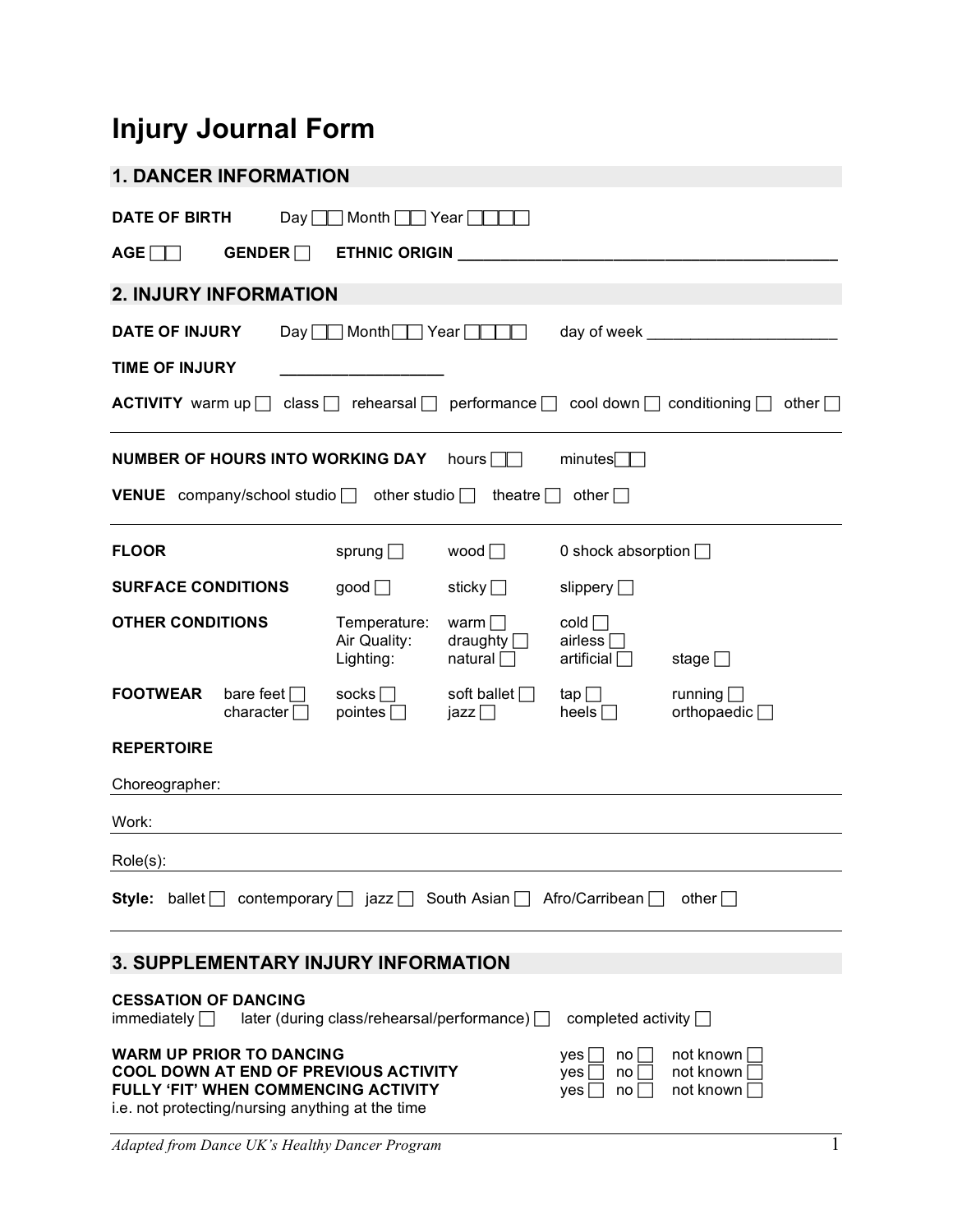## **4. CLASSIFICATION OF INJURY**

**LOCATION** left side  $\Box$  right side  $\Box$  bi lateral  $\Box$  n/a  $\Box$ 

Which is your preferred supporting leg? left $\Box$  right $\Box$ 

## **SITE OF INJURY**

| ျခ<br>$\mathfrak{S}$                              | $\Omega$                                    | $\Omega$                             | Л<br>$\epsilon$                        | $\sqrt{ }$   |
|---------------------------------------------------|---------------------------------------------|--------------------------------------|----------------------------------------|--------------|
| head [<br>forearm<br>cervical spine<br>coccyx     | neck<br>wrist [<br>thoracic spine<br>ribs [ | shoulder [<br>hand<br>lumbar spine [ | upper arm $\Box$<br>SI joint $\square$ | elbow $\Box$ |
| hip<br>shin                                       | groin<br>ankle $\square$                    | thigh [<br>foot $\Box$               | knee [<br>toe $\square$                | calf         |
| <b>NATURE OF INJURY</b><br><b>Onset of Injury</b> | traumatic $\Box$                            | insidious $\Box$<br>overuse $\Box$   |                                        |              |
| <b>Bone Name:</b>                                 |                                             |                                      |                                        |              |
| <b>Fracture and Type:</b>                         |                                             |                                      |                                        |              |
| Periostitis <sup>[</sup>                          |                                             |                                      |                                        |              |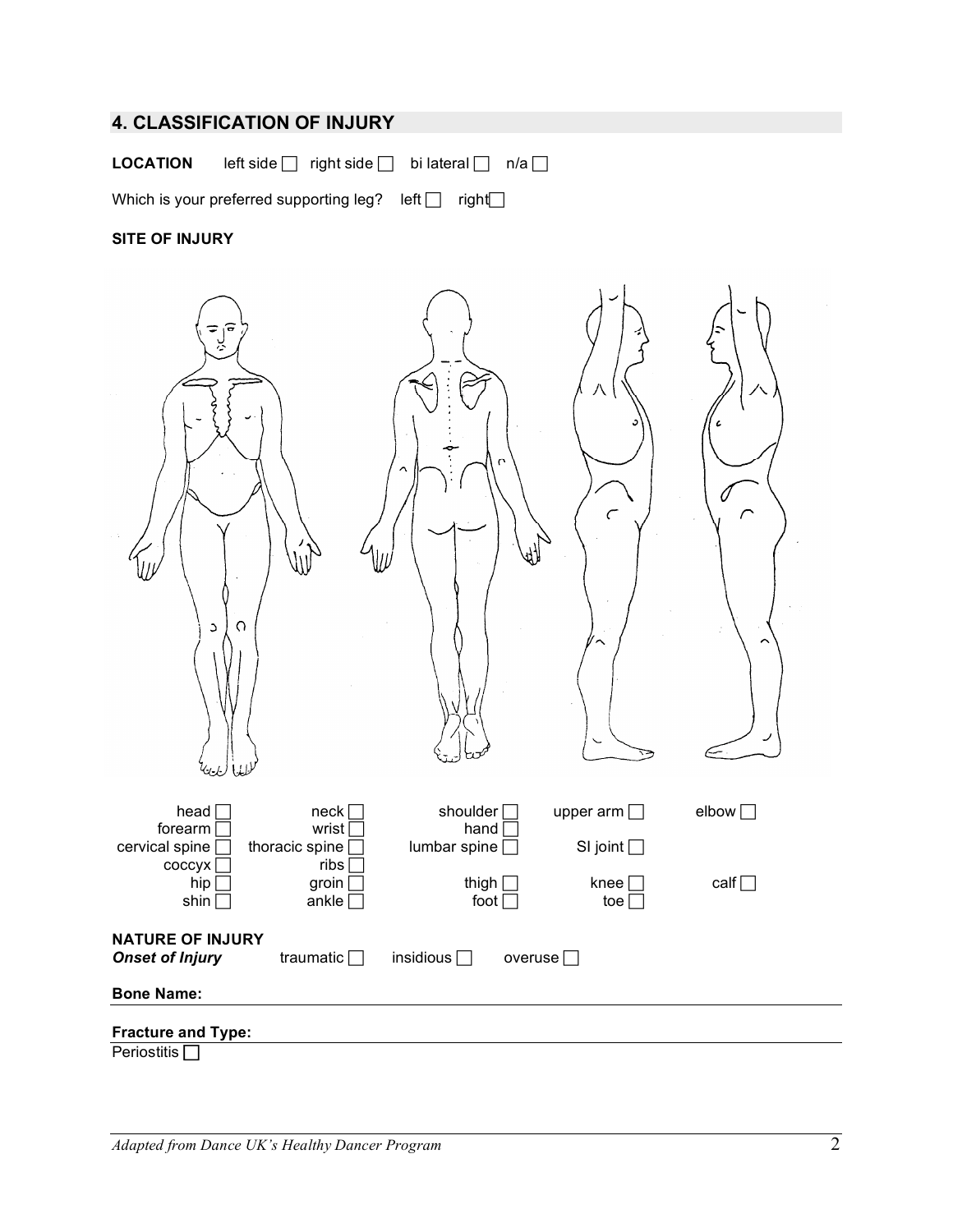| <b>Joint Name:</b>                                           |                                 |                                     |                                 |                                         |
|--------------------------------------------------------------|---------------------------------|-------------------------------------|---------------------------------|-----------------------------------------|
| sublaxation/dislocation<br>capsular tear $\Box$              |                                 | meniscal tear $\Box$                | chondral lesion $\Box$          | inflammatory synovitis [                |
| <b>Muscle Name:</b>                                          |                                 |                                     |                                 |                                         |
| total rupture [<br>strain $\Box$                             |                                 | contusion: (muscle bruising) [      |                                 |                                         |
| <b>Ligament and Joint Name:</b>                              |                                 |                                     |                                 |                                         |
| total rupture $\square$<br>sprain $\Box$                     |                                 |                                     |                                 |                                         |
| <b>Tendon Name:</b><br>paratendonitis [<br>tendonitis $\Box$ |                                 |                                     |                                 |                                         |
|                                                              |                                 | total rupture [                     |                                 |                                         |
| <b>Other Soft Tissue:</b>                                    |                                 | non-muscular tissue bruising $\Box$ | blister $\Box$                  | bursitis $\Box$                         |
| <b>Other Diagnosis:</b>                                      |                                 |                                     |                                 |                                         |
| <b>DEGREE OF INJURY</b>                                      | Slight                          | Minor $\Box$                        | Moderate $\Box$                 | Severe $\Box$                           |
| Off normal, full training/performance for:                   | 2-3 days $\Box$                 | 4-7 days $\Box$                     | 1-4 weeks $[$<br>$\blacksquare$ | more than 4 weeks $\Box$                |
| <b>MECHANISM OF INJURY</b>                                   | collision $\Box$<br>fall $\Box$ | travelling $\Box$<br>turning $\Box$ | leaping<br>twisting             | jumping<br>landing $\Box$<br>stretching |
| <b>OTHER CONTRIBUTING FACTORS</b>                            |                                 |                                     |                                 |                                         |
|                                                              |                                 |                                     |                                 |                                         |
|                                                              |                                 |                                     |                                 |                                         |
|                                                              |                                 |                                     |                                 |                                         |
|                                                              |                                 |                                     |                                 |                                         |
|                                                              |                                 |                                     |                                 |                                         |
|                                                              |                                 |                                     |                                 |                                         |
|                                                              |                                 |                                     |                                 |                                         |
|                                                              |                                 |                                     |                                 |                                         |
|                                                              |                                 |                                     |                                 |                                         |
|                                                              |                                 |                                     |                                 |                                         |
|                                                              |                                 |                                     |                                 |                                         |
|                                                              |                                 |                                     |                                 |                                         |
|                                                              |                                 |                                     |                                 |                                         |
|                                                              |                                 |                                     |                                 |                                         |
|                                                              |                                 |                                     |                                 |                                         |
|                                                              |                                 |                                     |                                 |                                         |
|                                                              |                                 |                                     |                                 |                                         |
|                                                              |                                 |                                     |                                 |                                         |
|                                                              |                                 |                                     |                                 |                                         |
|                                                              |                                 |                                     |                                 |                                         |